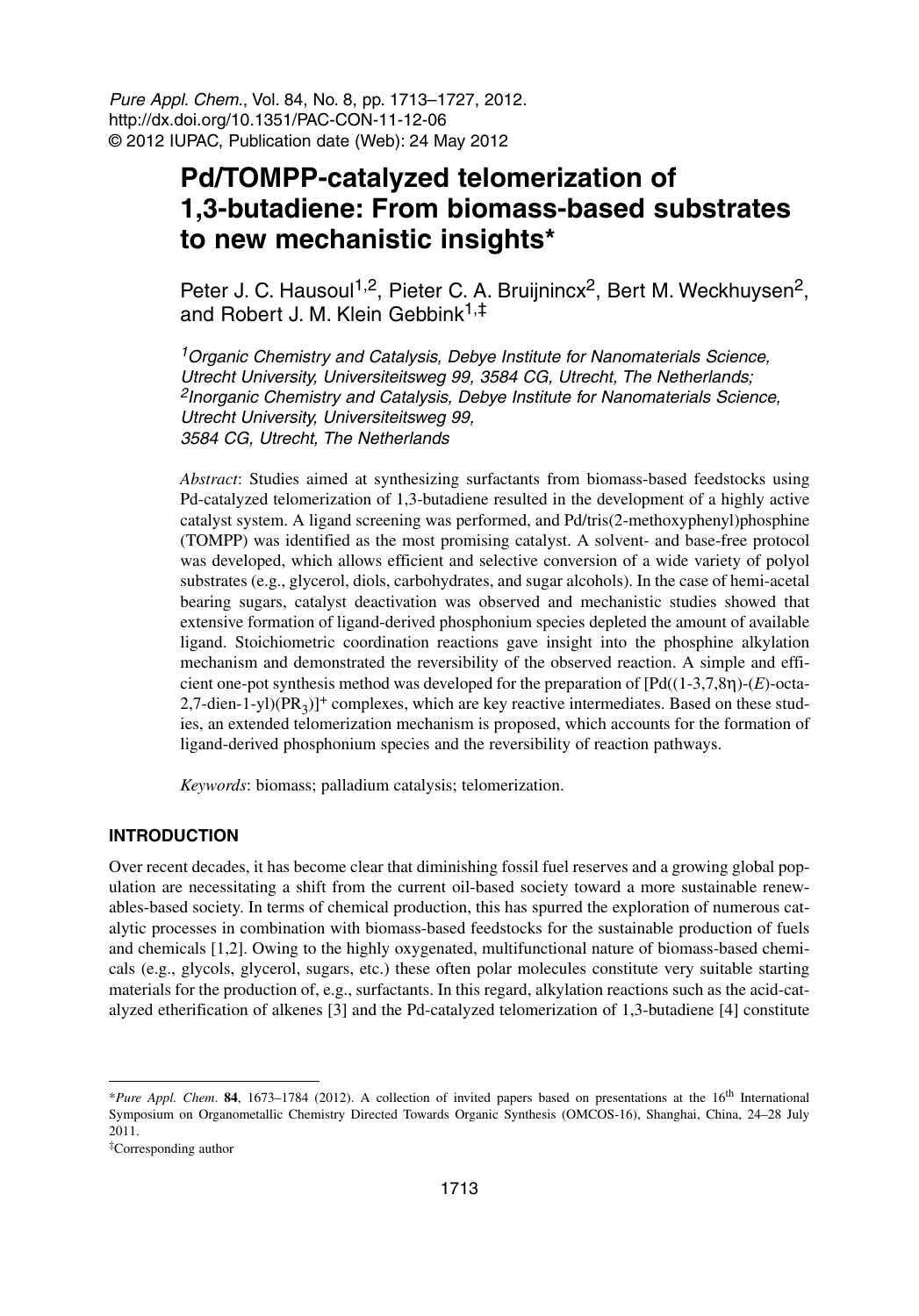attractive and efficient routes for the valorization of biomass-based feedstocks. As shown in Scheme 1, both reactions are, in principle, 100 % atom-efficient. In the case of etherification, a branched octyl ether (main product) and minor amounts of the linear octyl ether are directly obtained, whereas for Pd-catalyzed telomerization, linear (main product) and branched octadienyl ethers are obtained which require an additional hydrogenation step to yield the respective saturated octyl ethers.



**Scheme 1** Overall reactions of the acid-catalyzed etherification of alcohols with 1-octene and the Pd-catalyzed telomerization of 1,3-butadiene with alcohols followed by hydrogenation.

We have recently studied both routes in combination with biomass-based alcohols [5,6]. For the etherification reaction good conversions and high selectivities toward the desired ether products were obtained using H-beta zeolite catalysts, however, the inherently biphasic nature of the reaction mixture and deactivation processes greatly limit the scope of the alcohols and olefins that can be employed [5b]. A detailed comparison of the advantages and disadvantages of the two routes has recently been published by Parvulescu et al. [7]. Here, we present an overview of the results obtained for the Pd/tris(2 methoxyphenyl)phosphine (TOMPP)-catalyzed telomerization of 1,3-butadiene with biomass-based substrates and the insights into these reactions obtained from supporting mechanistic studies [6,8].

### **RESULTS AND DISCUSSION**

The Pd-catalyzed telomerization of 1,3-butadiene is a highly useful synthetic reaction that is commercially applied for the production of 1-octanol (i.e., via Pd-catalyzed telomerization of water followed by hydrogenation) [9] and 1-octene (i.e., via Pd-catalyzed telomerization of methanol followed by hydrogenation and elimination of methanol) [10]. Over the years, much research has been dedicated to the optimization of process conditions and catalysts, exploration of substrate scope, and mechanistic studies. As a result, the understanding of this catalytic reaction is very well developed and many aspects of this versatile reaction have recently been reviewed [4]; they will not be discussed in detail except where relevant.

#### **Crude glycerol and Pd/TOMPP**

The telomerization work in our group has been mainly focused on the production of surfactants from biomass-based feedstocks. One such feedstock is crude glycerol, which is a waste product of the production of biodiesel (constituting 110 kg/ton biodiesel produced). European legislation demands that the market share of biodiesel is steadily increasing over the years, which consequently also leads to much higher production volumes of crude glycerol. Given the relatively limited existing market for glycerol-derived consumer products and its requirement of high-purity glycerol, it is expected that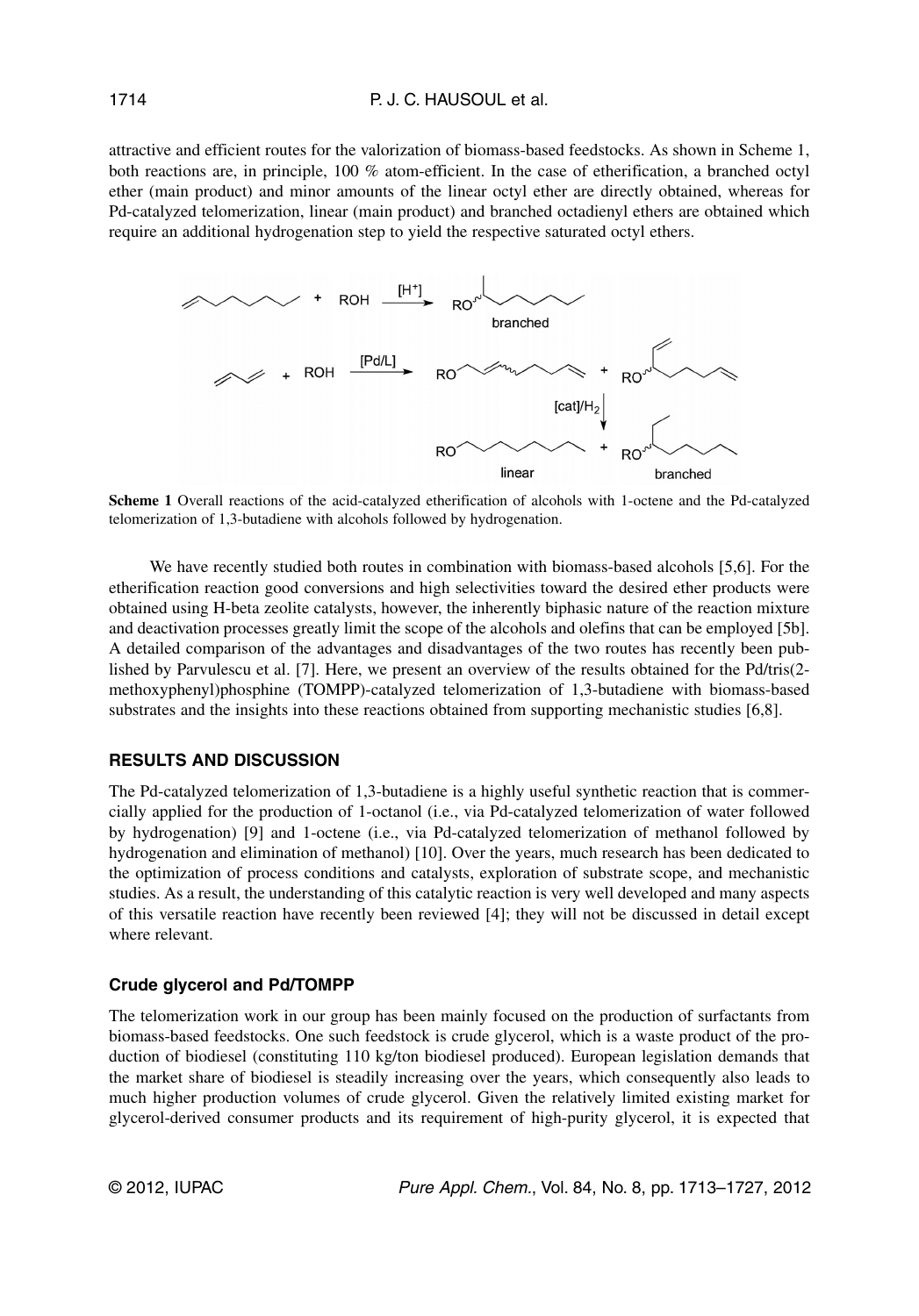prices for crude glycerol will remain low, making new routes for the valorization of this crude feed very attractive.

As a result, various studies have been initiated that explore the utility of glycerol for the production of bulk chemicals such as solvents, fuel additives, polymer intermediates, and surfactants [11]. In the case of the Pd-catalyzed telomerization of 1,3-butadiene with glycerol (**1**), a number of different products can be obtained (Scheme 2). After a single catalytic reaction, the mono-telomer (**1a/1b**) is obtained. Since all hydroxyl groups are reactive in the telomerization reaction, a second and third reaction can occur on the same substrate resulting in the formation of di- (**1c/1d**) and tri-telomers (**1e**), respectively. Therefore, the optimization of process conditions to obtain pure products is an essential aspect of this research. Behr et al. first studied the telomerization of 1,3-butadiene with glycerol using the Pd/TPPTS (TPPTS: 3,3',3''-phosphinidynetris(benzenesulfonic acid) trisodium salt) catalyst in an aqueous biphasic system, which allowed easy separation of the product and reuse of the water-soluble catalyst [3]. Selectivities of >95 % toward the mono-telomers were obtained, however, continued operation resulted in catalyst deactivation, which was attributed to decomposition of the ligand and metal leaching. Although the production of either pure mono- or di-telomers is clearly preferred, depending on the specific target application, mixtures of mono- and di-telomers may also provide suitable product properties. Therefore, we chose to study the direct conversion of glycerol without the use of solvent or any of the commonly used base additives.



**Scheme 2** Pd/L-catalyzed telomerization of 1,3-butadiene with glycerol (branched products not shown for clarity).

Previous studies by Prinz et al. [13] and Estrine et al. [14] regarding the influence of the ligand backbone on catalyst activity had already shown that substitution at the *ortho* positions has a positive effect on product selectivity. A set of *ortho-* and *para*-substituted triphenylphosphine ligands was screened to determine which catalyst was most suited for the conversion of glycerol under these conditions (Fig. 1) [6a]. The screening was performed using a metal-loading of 0.06 mol % Pd(acac), (acac: acetylacetonate) with respect to the substrate and with a ligand-to-metal ratio (P/Pd) of 5. The butadiene-to-substrate ratio (**Bu/S**) was set at 2.5, and reactions were run at 80 °C for 5 h. In cases where the reaction was fast, the reaction time was reduced to 1 or 0.5 h. The results show that going from **L1** to **L3** particularly the turnover frequency (TOF) increased markedly from 200 h<sup>-1</sup> for **L1** to 3040 h<sup>-1</sup> for **L3** (Fig. 2). Also, the combined selectivity toward mono- and di-telomers increased from 72 % for **L1** to 87 % for **L3**. Going on to **L4** and **L5**, the TOF dropped considerably to 499 h<sup>-1</sup> for **L4** and 50 h<sup>-1</sup> for **L5**, and in case of **L4** the selectivity was reduced to 71 %. Finally, ligands **L6**, **L7**, and **L8** resulted in much lower conversions and TOFs. From these results, it was concluded that **L3**, TOMPP, is the most active ligand for glycerol telomerization as it presents an optimum between catalyst activity and selec-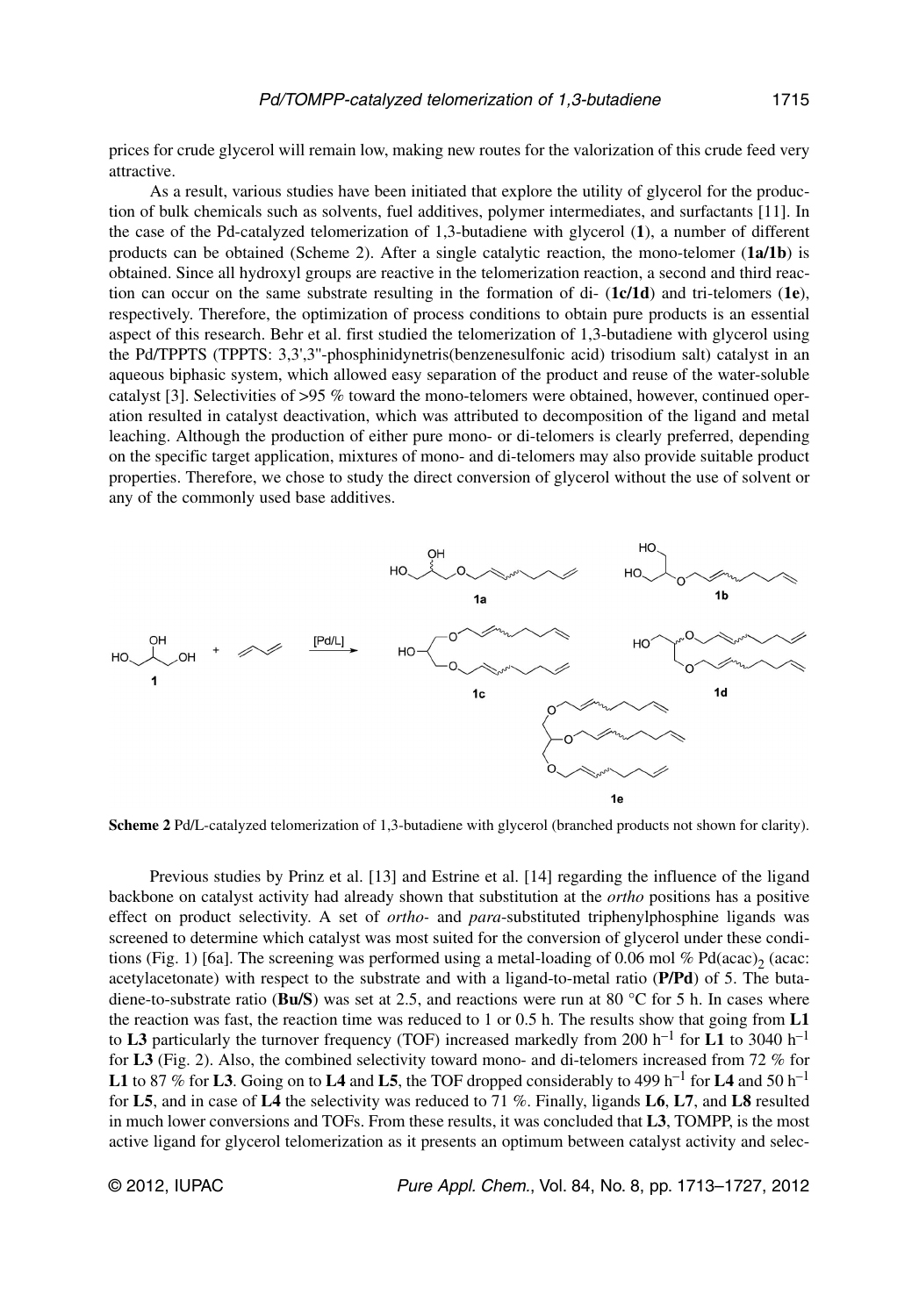

**Fig. 1** Ligands used in the solvent- and base-free Pd-catalyzed telomerization of 1,3-butadiene with glycerol [6a].



**Fig. 2** Activity of different catalysts in the telomerization of 1,3-butadiene with glycerol [6a] (conditions: 0.06 mol % Pd(acac)<sub>2</sub>, **P/Pd** = 5, **Bu/S** = 2.5, 80 °C).

tivity. Subsequently, the activity of **L3** was also tested in the direct conversion of crude glycerol. Overall, similar activities were observed as for pure glycerol, albeit that selectivities toward mono- and di-telomers were markedly less as a result of the rather high water content. A considerable portion of the water present was also converted to octadienol.

These results demonstrate that Pd/TOMPP is a highly active telomerization catalyst, which allows direct conversion of both pure and crude glycerol without the use of solvents or base additives. Based on these promising results, the Pd/TOMPP catalyst system was further optimized by studying the influence of process parameters such as metal precursor, **P/Pd** ratio, and **Bu/S** ratio [6b]. Variation of the metal precursor showed that  $Pd(II)$  salts with halide ligands [e.g., PdCl<sub>2</sub> and PdCl<sub>2</sub>COD (COD: (*Z*,*Z*)-cycloocta-1,5-diene)] are inactive and result in very low conversions. In contrast, Pd(II) salts such as Pd(acac)<sub>2</sub> and Pd(OAc)<sub>2</sub> (OAc: acetate) or Pd(0) precursors [e.g., Pd(dba)<sub>2</sub> (dba: dibenzylideneacetone)] gave the most active catalyst systems. Variation of the **P/Pd** ratio showed that near optimal activity is already achieved at a **P/Pd** ratio of 2. In terms of product selectivity, it was found that a **P/Pd** ratio of 5 gave the best results. The **Bu/S** ratio was varied from 1 to 4 and as expected the substrate conversion increased and the product composition shifted toward the increased formation of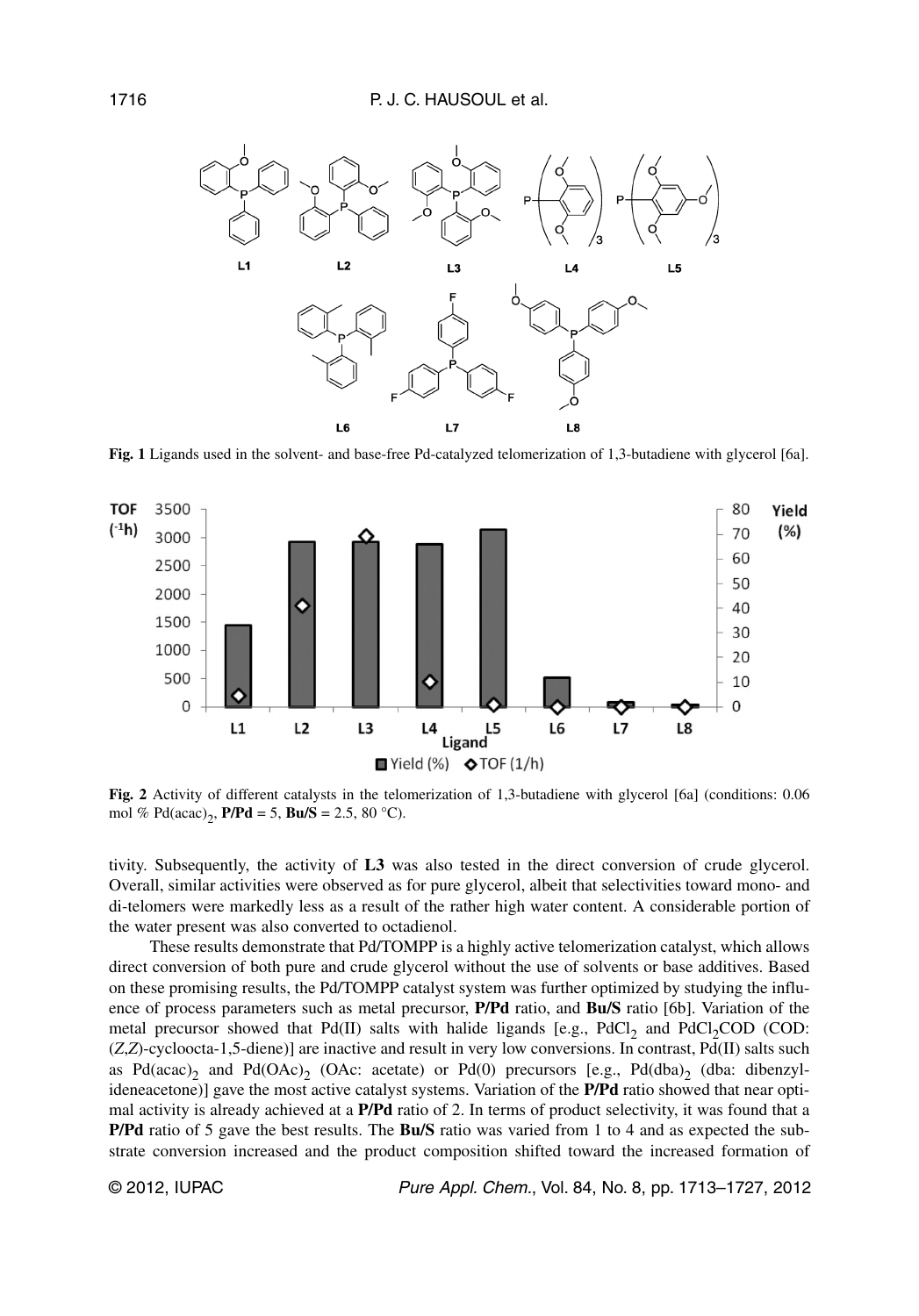di- and tri-telomers. The best mono-telomer selectivities (71–81 %) were obtained when low **Bu/S** ratios (1–2.5) and high reaction temperatures (90–100 °C) were used. The effect of addition of NEt<sub>3</sub> to the reaction mixture was also studied. Besides a faster initiation of the reaction, the addition of  $NEt<sub>3</sub>$ had little effect on the activity or selectivity of the catalyst. Recent studies by the groups of Van Leeuwen and Briggs have also demonstrated the favorable influence of *ortho*-methoxy groups on the catalytic activity for the telomerization of 1,3-butadiene with methanol [15].

#### **Diols**

Similar to glycerol, the selective telomerization of renewable diols [e.g., ethylene glycol (**2**), propylene glycol (**3**)] offers an attractive opportunity for the production of surfactants. In fact, several patents describe the production and use of ethylene glycol telomers [16]. Diols may be obtained from biomass using several different routes [17]. In the open literature, the telomerization of ethylene glycol has also been studied on several accounts and generally high yields and selectivities toward monotelomers are observed [18]. Behr et al. reported the highest mono-telomer selectivity of 99 %, which was obtained using the Pd/TPPTS catalyst under aqueous biphasic reaction conditions. Using the same system, other glycols, such as 1,3-propanediol (**3**) and 1,4-butanediol (**4**), were found to give both lower conversion and selectivity. Using previously optimized conditions, we set out to expand the substrate scope and study the telomerization performance of Pd/TOMPP with a series of linear and branched diols (Fig. 3) [6c,7]. A Pd loading of 0.01 mol % Pd(acac)<sub>2</sub> with a **P/Pd** ratio of 5 was used for all reactions.



**Fig. 3** Linear and branched diols screened in the solvent- and base-free Pd/TOMPP-catalyzed telomerization of 1,3-butadiene [6c,7].

At 80 °C and a **Bu/S** ratio of 2, 76 % of **3** was converted within 27 min. The mono-telomer selectivity under these conditions was 80 %. Under the same conditions, 1,2-propanediol (**6**) was converted by 73 % and displayed a mono-telomer selectivity of 89 %. This shows that the Pd/TOMPP-catalyzed reaction is still quite selective at high conversions. However, when excess amounts of butadiene were used or when the reaction was run for longer periods, the selectivity decreased considerably. For substrates **3–8**, similar selectivities (75–90 %) were observed, whereas for ethylene glycol (**2**) the selectivity was considerably less (53 %). In terms of activity, it was found that the structure of the diol could be correlated to the initial TOF. Short reactions were run for all substrates, and in the case of linear diols the TOF increased from 7206 h<sup>-1</sup> for **2** to 400 000 h<sup>-1</sup> for **5**. A similar acceleration was also observed for the 1,2-diols. The correlation between TOF and diol structure could be rationalized by the fact that mixing of the reactants is increased for diols with a longer chain. In the case of glycerol and ethylene glycol, the substrate is highly polar and the reaction medium remains biphasic for most of the catalytic runs. In the case of diols with longer chains, the polarity difference between the substrate and butadiene/product phases is much smaller and a monophasic system is obtained much faster.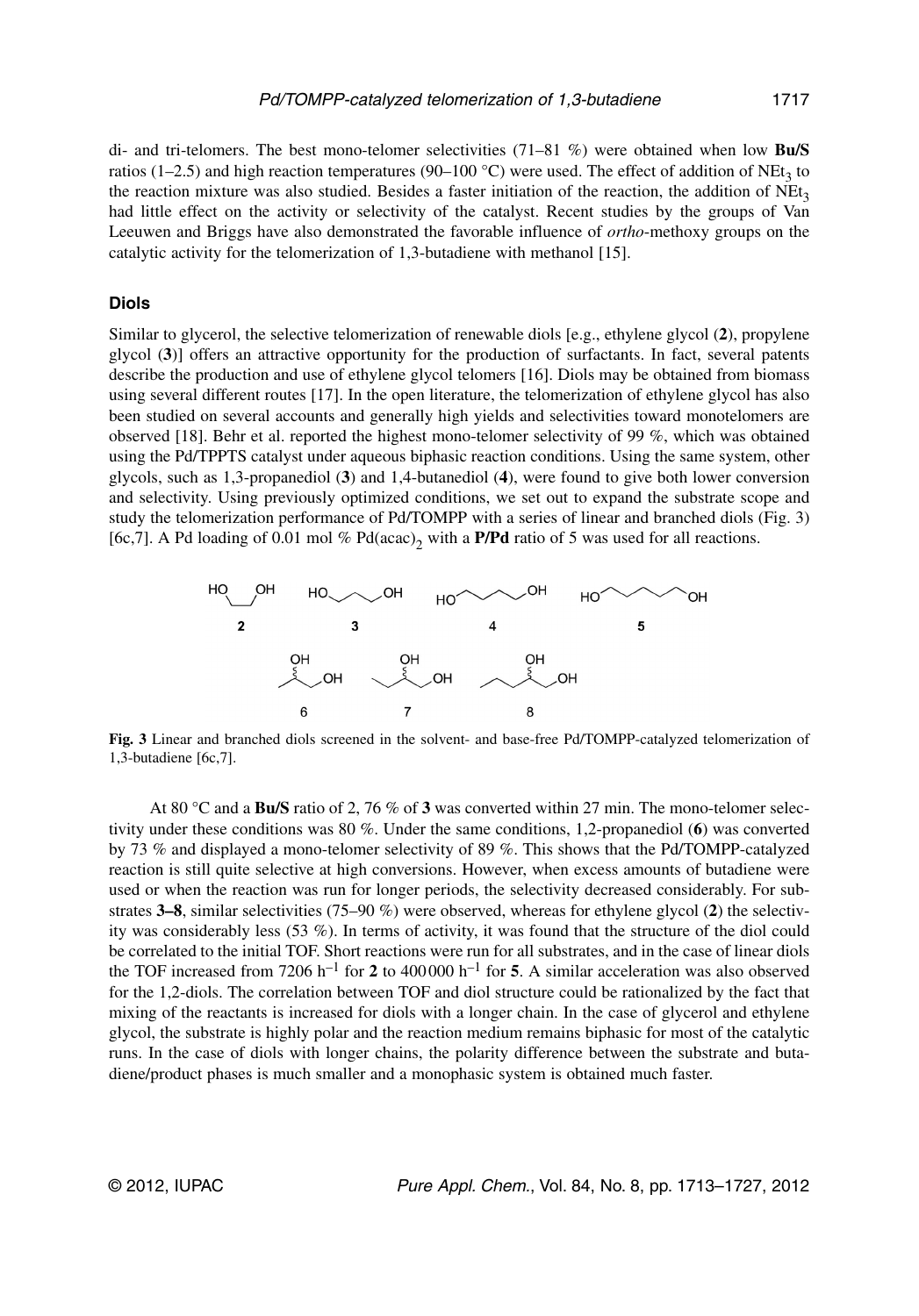## **Carbohydrates and sugar alcohols**

Carbohydrates are another interesting class of substrates for the telomerization reaction. Sugars, such as glucose (**11**) and xylose (**9**), are easily obtained from the (hemi)cellulose fraction of biomass via hydrolysis. After telomerization, non-ionic surfactant-type molecules are obtained that possess suitable properties for detergent applications. Indeed, the telomerization of glucose (**11**) and sucrose (**17**) has been patented several times [19]. Over the years, much research has been devoted to the selective telomerization of sugars and starch, and a recent review covers many of the different approaches that have been taken for the preparation of octadienyl glycosides [4b]. In the case of telomerization with carbohydrates, the use of solvents is unavoidable owing to the high polarity of these substrates. In contrast to the reactions of glycerol and ethylene glycol, the mono-telomers of sugars are water-soluble and higher substituted products are inevitably obtained also when biphasic conditions are employed. Therefore, in the case of telomerization of carbohydrates, the degree of substitution (**D.S.**) (i.e., the average number of octadienyl chains per substrate) is a more relevant parameter than the mono-telomer selectivity. Since it is expected that the degradation of (hemi)cellulose may yield a variety of different sugars, we decided to screen the activity of Pd/TOMPP with a representative set of carbohydrates that includes examples of all the relevant classes of carbohydrates (Fig. 4) [6d]. Of the aldopentoses we selected D-xylose (**9**) and L-arabinose (**10**) since these are mainly obtained from the depolymerization of hemicellulose. Of the aldohexoses, D-glucose (**11**) was chosen as the main constituent of starch and cellulose. D-mannose (**13**) and D-galactose (**14**) were included for comparison. The ketoses, D-fructose (**15**), and L-sorbose (**16**) were also included as it is known that they may result from the acid- or basecatalyzed isomerization of glucose. Of the disaccharides, D-sucrose (**17**) was selected since it is already produced on a large scale. Finally, cellobiose (**18**) was also included as a model for cellulose.



**Fig. 4** Carbohydrates screened in the base-free Pd/TOMPP catalyzed telomerization of 1,3-butadiene [6d].

Preliminary test reactions had shown that DMF (DMF: *N*,*N*-dimethylformamide), which is a commonly used solvent for the telomerization with carbohydrates, leads to low yields in the case of Pd/TOMPP catalysis. In contrast, DMAc (DMAc: *N*,*N*-dimethylacetamide) gave much better yields and was used as a solvent instead. For all reactions, 0.02 mol % Pd(acac)<sub>2</sub> with respect to the number of hydroxyl groups was used with a **P/Pd** ratio of 4. For monosaccharides, the **Bu/S** ratio was set at 4, whereas for disaccharides a **Bu/S** ratio of 6 was employed. Reactions were run at 80 °C in a stainless steel autoclave, and the reactor pressure was monitored to study the reaction progression. The results showed that for the aldopentoses (**9**,**10**) and aldohexoses (**11**,**13**,**14**), good substrate conversions (64–95 %) and relatively low **D.S.** values (1.4–2.3) were obtained in all cases. Based on the reactor pressure profiles and the incomplete butadiene conversions (59–82 %), it was also concluded that the cata-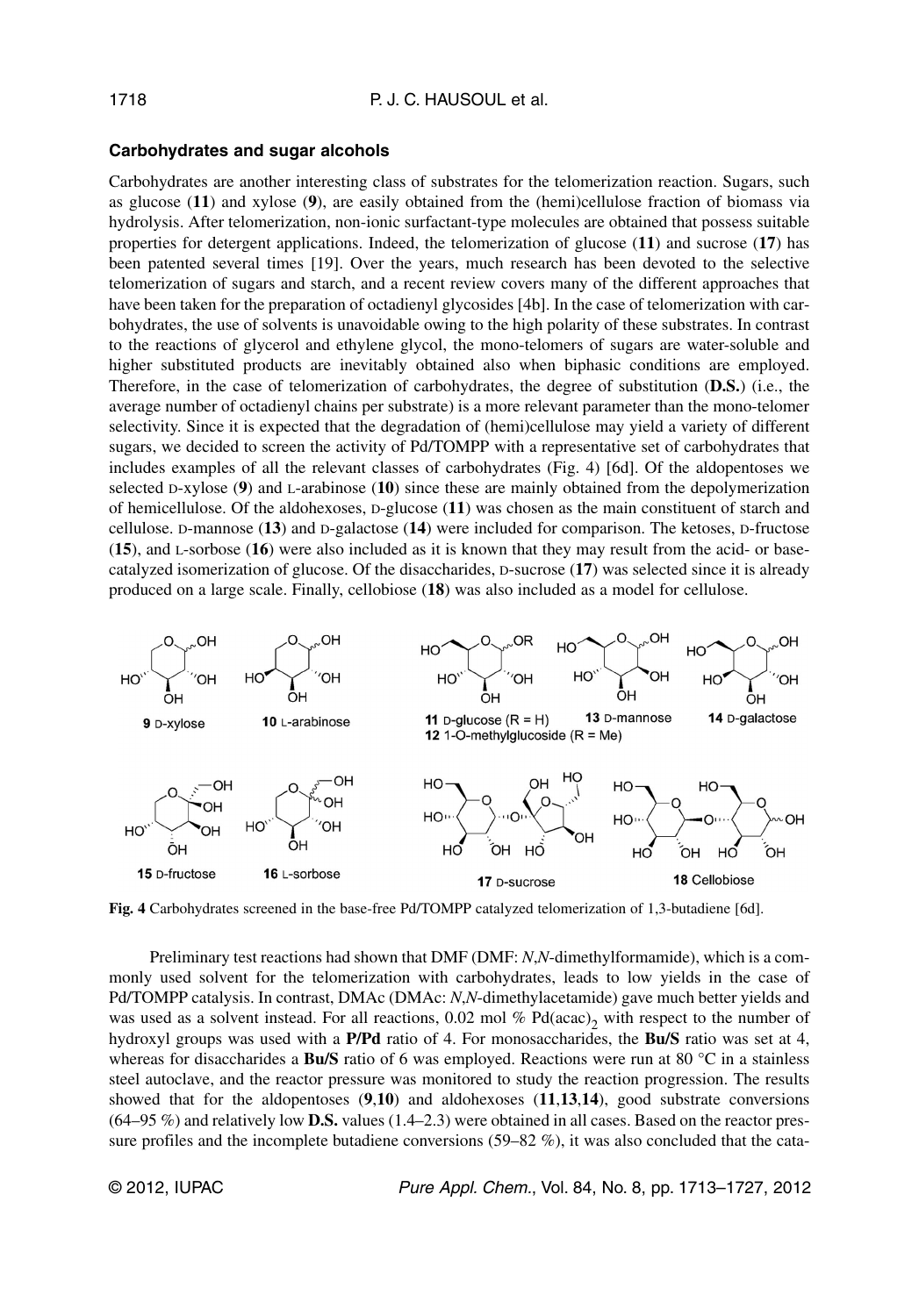lyst deactivates during the reaction. This was particularly the case for the ketohexoses (**15**,**16**), which displayed even lower butadiene conversions (30–41 %). The disaccharide **17**, in contrast, performed very well and a substrate conversion of 95 % with a butadiene conversion of >97 % was observed (**D.S.** = 3.3). Cellobiose (**18**) on the other hand was unreactive, and a substrate conversion of less than 1 % was found. The poor conversion in case of **18** is explained by the fact that it is very poorly soluble in DMAc. Nevertheless, the deactivation in the case of aldose and ketose sugars appeared to be caused by the participation of the anomeric hydroxyl group, which is absent in the case of **17**. This was confirmed by the reaction of 1-*O*-methylglucoside (**12**), which resulted in 86 % substrate conversion and 95 % butadiene conversion.

Finally, we also included the sugar alcohols glycerol (**1**), *meso*-erythritol (**19**), D-xylitol (**20**) and D-sorbitol (**21**) (Fig. 5) in this screening as they may easily be obtained from sugars by hydrogenation and are already produced on a large scale [20]. A **Bu/S** ratio of 4 was used, and very high substrate conversions (80–93%) and butadiene conversions (94–>97 %) were observed (**D.S.** = 1.8). Also based on the reactor pressure profiles of these reactions, it was found that the reactivity of the substrate correlated with the chain length as the time for full consumption of butadiene decreased considerably going from glycerol (**1**) to sorbitol (**21**).



**Fig. 5** Sugar alcohols screened in the base-free Pd/TOMPP-catalyzed telomerization of 1,3-butadiene [6d].

#### **Deactivation and phosphonium formation**

Based on the results discussed above, a clear structure–activity relationship emerged for the Pd/TOMPP-catalyzed telomerization of 1,3-butadiene with biomass-based alcohols (Scheme 3). Substrates that solely possess primary and secondary alcohols (e.g., glycerol, diols, sucrose, and sugar alcohols) gave the best results, and high conversions and selectivities were observed in all cases. The aldoses were somewhat less reactive and resulted in slow deactivation during the catalytic run. The ketoses were the least reactive and resulted in severe deactivation.



**Scheme 3** Reactivity trend observed for biomass-based substrates in the Pd/TOMPP-catalyzed telomerization of 1,3-butadiene [6].

Catalyst deactivation in the case of  $Pd/PR_3$ -catalyzed reactions is well known and is generally caused by decomposition of the ligand (e.g., oxidation to phosphine oxides) or the metal (e.g., precipitation to Pd black). To study the observed deactivation in more detail, we analyzed the postcatalytic reaction mixtures using NMR and electrospray ionization-mass spectrometry (ESI-MS). It was found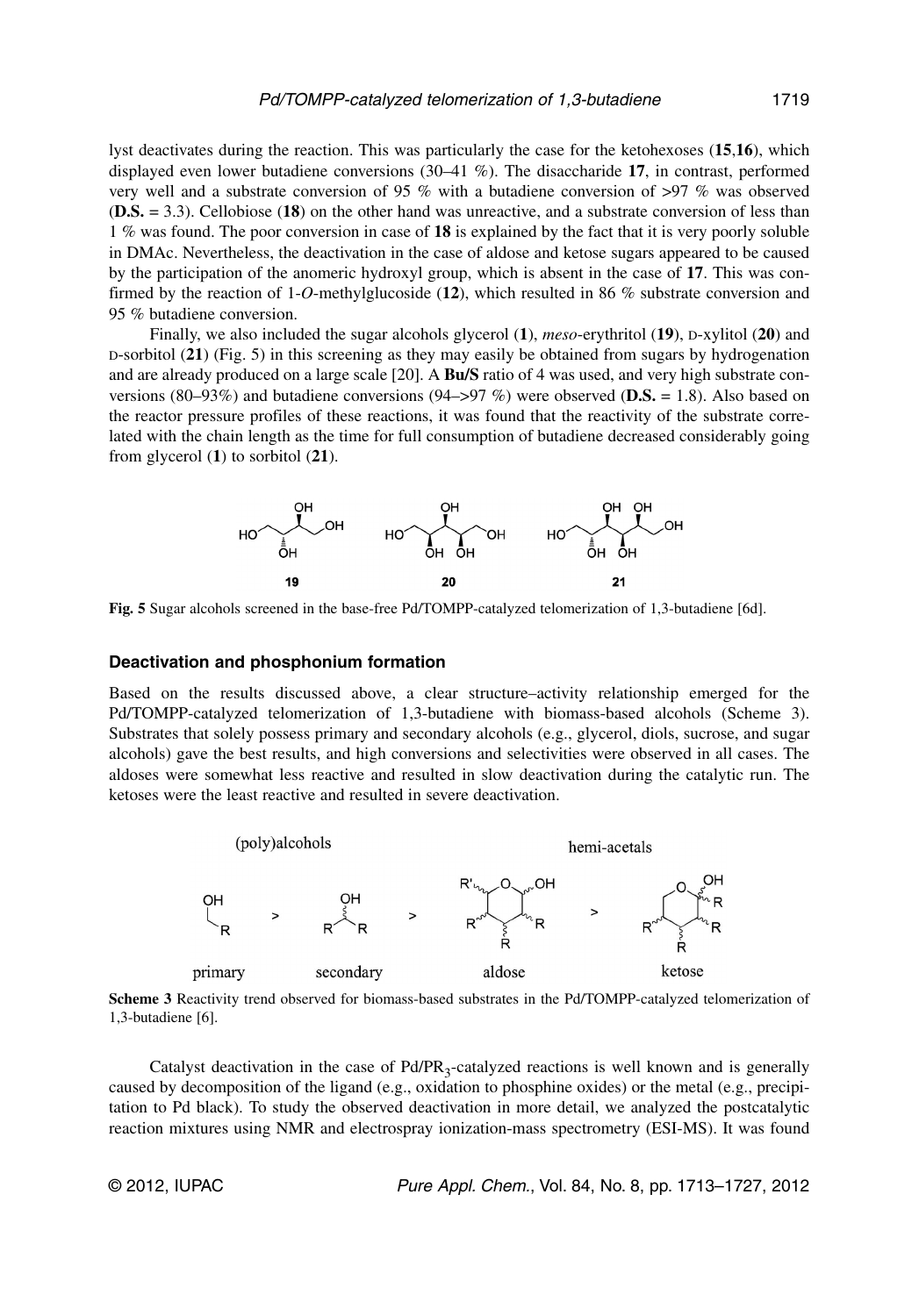

**Scheme 4** In situ phosphine alkylation of **L3** to 2,7-octadienylphosphonium alkoxide **G** [8].

that TOMPP (**L3**) is alkylated during the reaction to the corresponding 2,7-octadienylphosphonium derivative (**G**) (Scheme 4) [8].

The amount of **L3** and **G** was quantified for the reaction mixtures of **1**, **20**, **17**, **9**, and **15** (Fig. 6). In cases where no deactivation occurred, the ratio between **L3** and **G** was roughly 1:1, however, in cases where deactivation occurred, the ratio increased to 1>10. This shows that more than 90 % of the ligand is converted during the catalytic run. Since the phosphine is required to stabilize the catalyst, it could be concluded that phosphine depletion was causing the observed deactivation. The formation and even use of ligand-derived phosphonium salts is known in telomerization chemistry and has been reported on several accounts [21]. Most cases, however, deal with the deliberate addition of ligand-derived 2,7-octadienylphosphonium salts to increase catalyst stability. Owing to the strong influence of phosphonium formation on the catalytic activity, we decided to study potential reversibility in more detail.



**Fig. 6** Postcatalytic ligand composition of the Pd(acac)<sub>2</sub>/TOMPP-catalyzed telomerization of 1,3-butadiene with carbohydrates and sugar alcohols [8b].

#### **Synthesis of catalytic intermediates**

The mechanism of the  $Pd/PR_3$ -catalyzed telomerization reaction has been studied quite extensively, and most of the relevant catalytic intermediates have been identified and characterized [22]. Particularly, the studies of Jolly et al. [22a,b] and Vollmüller et al. [22c] have contributed to the current understanding of the reaction mechanism (see Scheme 5). As depicted, the overall reaction converts 1,3-butadiene and protic compounds (**NuH**) to linear (**n**) and branched (**iso**) telomers in an atom-efficient manner. The mechanism starts with a postulated zerovalent mono-phosphine, bis-butadiene species [Pd((1,2η)-s*trans*-buta-1,3-diene)(1,2η)-s-*cis*-buta-1,3-diene)(PR<sub>3</sub>)] (**A**), which is formed in situ from the precatalyst and ligand. Oxidative coupling of the butadiene ligands yields the bis-allylic species [Pd((1,6-8η)-  $(Z/E)$ -octa-2,6-dien-1,8-diyl)(PR<sub>3</sub>)] (**B**). In the presence of **NuH**, the  $\sigma$ -allylic fragment of **B** acts as a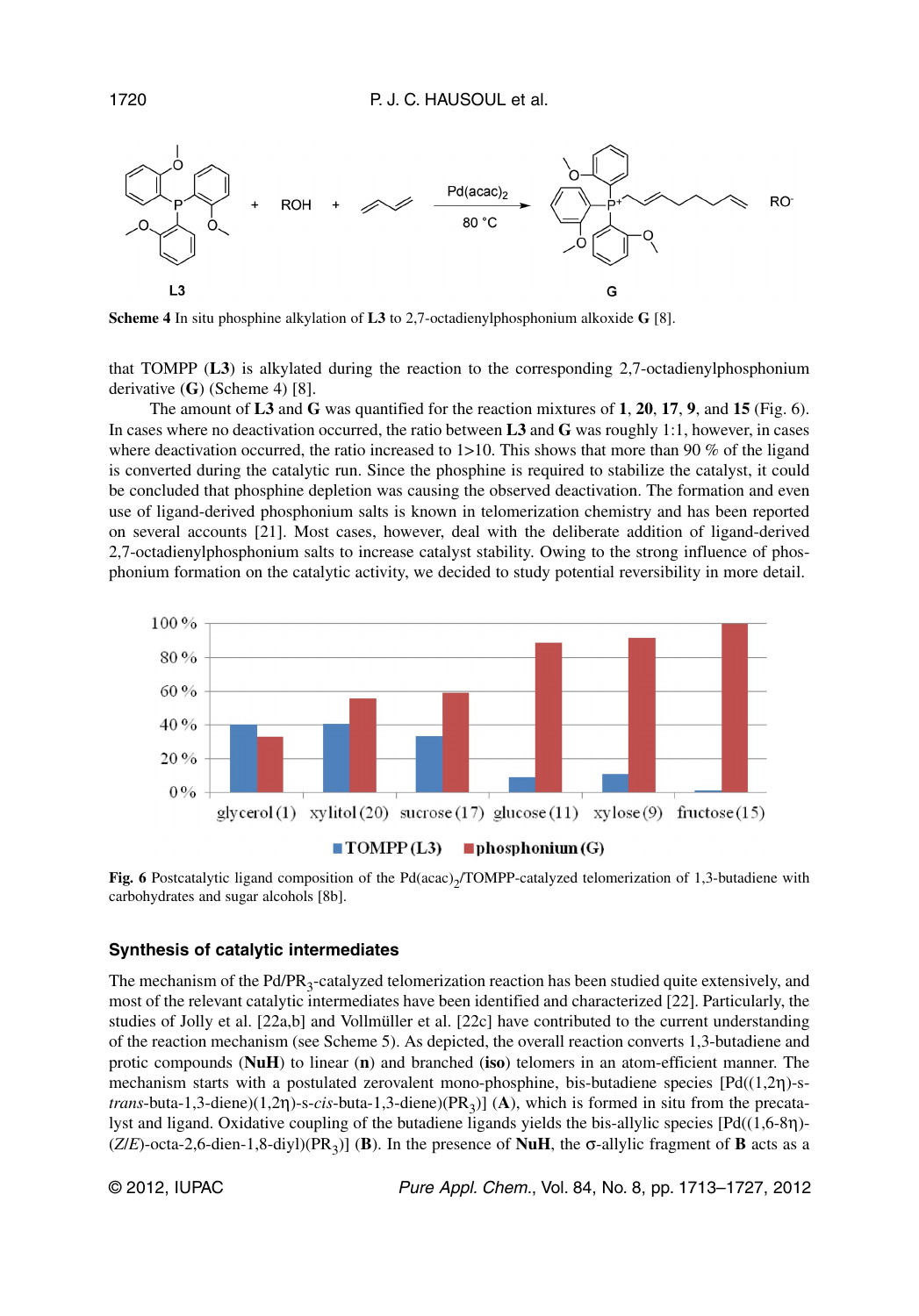

**Scheme 5** Overall reaction and generally accepted reaction mechanism of the Pd/PR<sub>3</sub>-catalyzed telomerization of 1,3-butadiene with NuH.

base and is protonated at the 3-position of the octadiendiyl chain resulting in the ionic complex [Pd((1-3,7,8η)-(*E*)-octa-2,7-dien-1-yl)(PR3)] (**Nu**) (**C**). The 1- and 3-positions of the π-allylic fragment of **C** are susceptible to nucleophilic attack and after reaction with **Nu–** result in product complexes Pd((2,3,7,8η)-1-**Nu**-(*E*)-octa-2,7-diene)(PR3) (**D**) and Pd((1,2,7,8η)-3-**Nu**-(*E*)-octa-2,7-diene)(PR3) (not shown), respectively. For **C** there is a clear preference for attack at the 1-position and telomers with high **n/iso** ratios are typically observed. After displacement of the ligated telomer by butadiene, **A** is regenerated and the cycle completed. Depending on the ligand-to-metal ratio (**P/Pd**) used in the reaction, it is also possible that the  $\eta^2$ -olefin ligand of **C** is substituted by PR<sub>3</sub> resulting in the formation of bis-phosphine complex  $[Pd((1-3\eta)-(E)-\text{octa-2},7-\text{dien-1-yl})(PR_3)_{2}]$ (**Nu**) (**E**). Like **C**, **E** is susceptible to nucleophilic attack of **Nu–**. Owing to different electronic and steric properties, the regioselectivity of attack on **E** is considerably different than that of **C**. For example, stoichiometric reactions have shown that the nucleophilic addition of **Nu–** to **E** results in much lower n/iso ratios [22c].

It has also been shown that the displacement of the  $\eta^2$ -olefin of **C** by halides (**X**<sup>-</sup>) or soft nucleophiles may yield the neutral complex [Pd**X**((1-3η)-(*E*)-octa-2,7-dien-1-yl)(PR3)] (**F**), which is supposedly less reactive and may therefore lead to suppression of the catalytic activity or even complete deactivation. This is in line with the observation that  $Pd(\Pi)$  precatalysts, which contain halide ligands, are inactive as discussed above. The formation of by-products such as 1,3,7-octatriene is also commonly observed and is considered to proceed via a formal proton abstraction from complex **C**. As discussed above, it has also been shown that the formation of ligand-derived phosphonium species may occur and that this process has a strong influence on the catalytic activity [8b,21]. Taking into account that TOMPP is a good nucleophile owing to the strong electron-donating effect of the *ortho*-methoxy substituents, it is obvious that phosphonium **G** is formed from the nucleophilic addition of TOMPP to **C**. Given the reported use of **G** as a ligand reservoir, we decided to study the reversibility of the observed reaction [21]. Stoichiometric coordination reactions were performed using  $Pd(dba)_2$  and tris(2-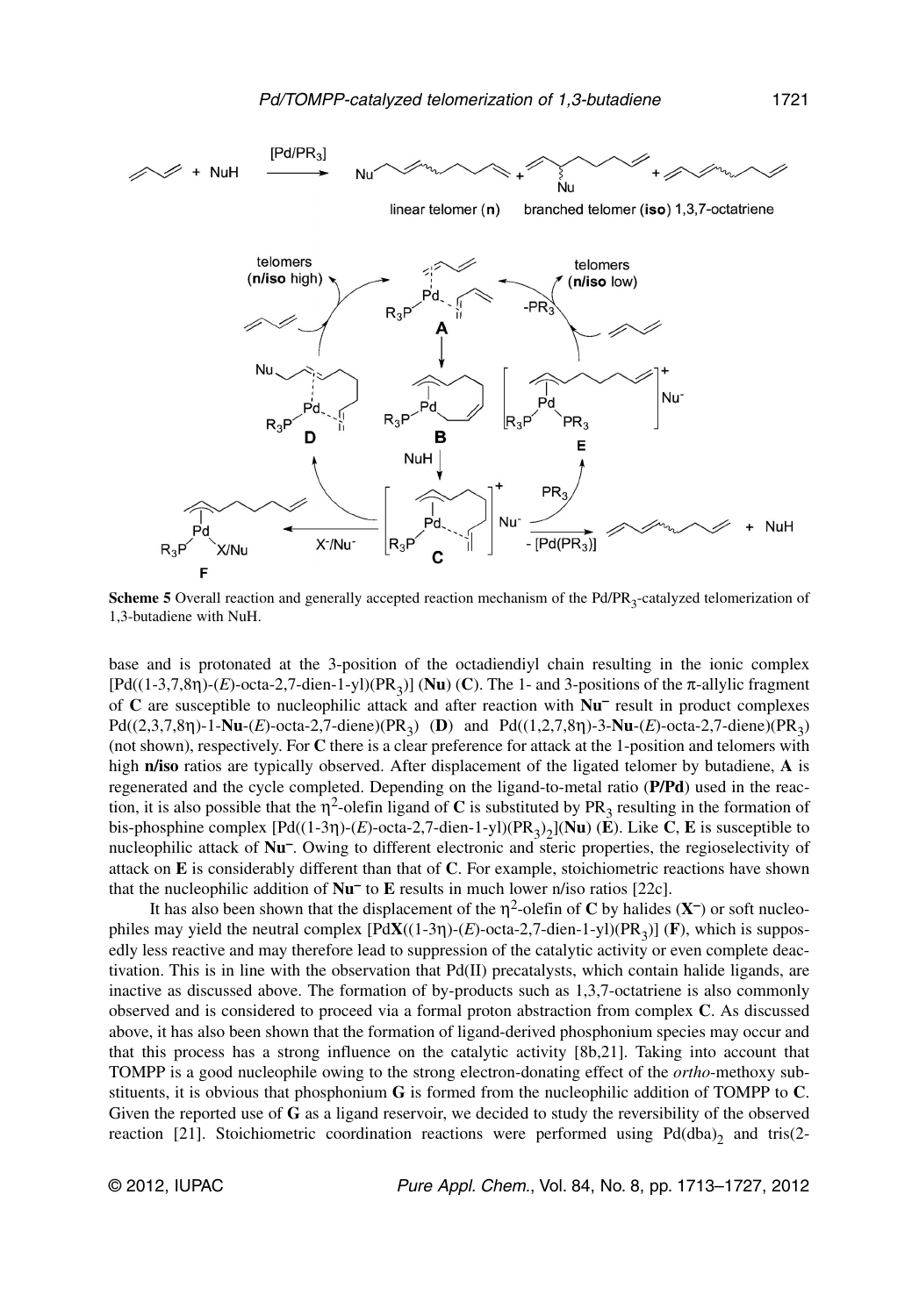methoxyphenyl((*E*)-octa-2,7-dien-1-yl)phosphonium iodide (**22**) and resulted in the formation of the neutral complex [PdI((1-3η)-(*E*)-octa-2,7-dien-1-yl)(TOMPP)] (**23**) (Scheme 6) [8b]. The crystal structure of **23** was determined by X-ray crystallography and constitutes the first example of a complex of type **F** (Fig. 7, left). Based on these results, it could be concluded that the oxidative addition of **22** occurs in the presence of Pd(0).



**Scheme 6** Stoichiometric coordination reaction of tris(2-methoxphenyl)((*E*)-octa-2,7-dien-1-yl) phosphonium iodide (22) with Pd(dba)<sub>2</sub> resulting in [PdI((1-3η)-(*E*)-octa-2,7-dien-1-yl)(TOMPP)] (23) [8].



**Fig. 7** ORTEP diagrams of the X-ray crystal structures of [PdI((1-3η)-(*E*)-octa-2,7-dien-1yl)(TOMPP)] (**23**, left) and [Pd((1-3,7,8η)-(*E*)-octa-2,7-dien-1-yl)(TOMPP)] BF<sub>4</sub> (25, right). Ellipsoids are drawn at 50 % probability. Hydrogen atoms and tetrafluoroborate anion have been omitted for clarity [8].

To rule out the possible involvement of the iodide anion, the same reaction was attempted with tris(2-methoxyphenyl)((*E*)-octa-2,7-dien-1-yl)phosphonium tetrafluoroborate (**24**), which contains the non-nucleophilic and weakly coordinating tetrafluoroborate anion. Surprisingly, no reaction occurred and attempts to enable the reaction by heating failed. Only when a catalytic amount  $(5 \text{ mol } \%)$  of TOMPP was added, did the reaction proceed (Scheme 7). The reaction was monitored by NMR, and it was found that **24** was directly converted to  $[Pd((1-3,7,8n)-(E)-octa-2,7-dien-1-y])(TOMP)$   $BF<sub>A</sub>$  (25), which reached an equilibrium of approximately 1:1 between **24** and **25**. Since **25** is a complex of type **C** (Scheme 9), these results clearly demonstrate that the formation of phosphonium **G** is indeed reversible in the case of Pd/TOMPP.

The equilibrium of 1:1 between **24** and **25** roughly corresponds to the post-catalytic composition of **L3** and **G** observed for substrates for which no catalyst deactivation is observed (Fig. 6). In contrast, for substrates that do lead to catalyst deactivation this equilibrium is considerably shifted toward phosphonium species **G**. Although it is unclear which property of the substrate is causing this shift, it seems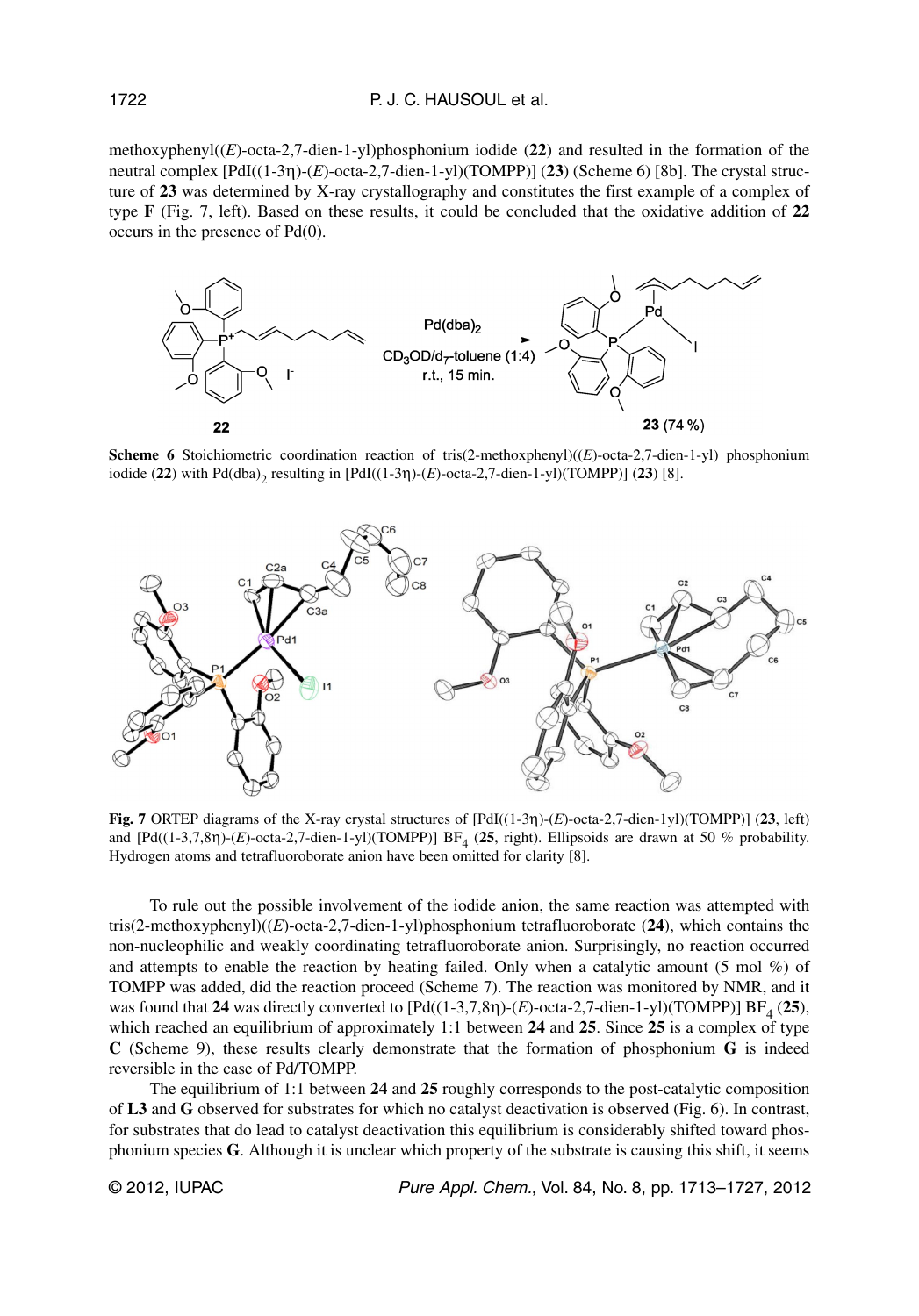

**Scheme 7** Stoichiometric coordination reaction of tris(2-methoxyphenyl)((*E*)-octa-2,7-dien-1-yl)phosphonium tetrafluoroborate with Pd(dba)<sub>2</sub> and 5 mol % TOMPP resulting in [Pd((1,3,7,8η)-(*E*)-octa-2,7-dien-1-yl)(TOMPP)] BF4 (**25**) [8].

likely that the enhanced acidity and reduced nucleophilicity of the hemi-acetal group both contribute to the observed behavior. Also noteworthy is that for these catalytic reactions,  $Pd(acac)$ <sub>2</sub> was used as precatalyst. Since it is known that the reaction is catalyzed by Pd(0) species, it is possible that in the initial stage of the reaction, the formation of phosphonium **G** proceeds much faster than the reduction of Pd(acac)<sub>2</sub>. As such, **G** cannot reenter the cycle, owing to the incompatibility with Pd(acac)<sub>2</sub>, and the reaction deactivates as a result of phosphine depletion. Therefore, these reactions were repeated with  $Pd(dba)$ <sub>2</sub> as precatalyst and resulted, in the case of xylose (**9**) and glucose (**11**), in markedly improved activities. Nevertheless, for fructose (**15**) severe deactivation was still observed.

In analogy to the reversibility of phosphonium formation, we also studied the reversibility of the product formation reaction (Scheme 5, **D** to **C**) [8]. The results of Kuntz et al. already showed that for Pd/TPPTS oxidative addition of allylic alcohols occurs in a wide pH range and results in the formation of π-allyl complexes with liberation of OH<sup>-</sup> [21f,g]. Thus, if 1 equiv of acid is added to the reaction, the equilibrium can be steered toward complete conversion to the  $\pi$ -allyl complex. With this in mind, a simple one-pot procedure was developed that allows efficient synthesis of complexes of type **C** (Scheme 8). To a solution of Pd(dba)<sub>2</sub> and 2 equiv 2,7-octadienol in CH<sub>2</sub>Cl<sub>2</sub>, 1 equiv of triaryl phosphonium tetrafluoroborate salt ( $[HPR_3]BF_4$ : 27, R = Ph; 28, R = 4-MeOPh; 29, R = 2-MeOPh; 30,  $R = 2-MePh$ ) was slowly added dropwise, which resulted in high isolated yields of the corresponding  $[Pd((1,3,7,8n)-(E)-octa-2,7-dien-1-y](PR_3)]BF_4$  complexes **31** (91 %): R = Ph [21c]; **32** (78 %): R = 4-MeOPh; **25** (88 %): R = 2-MeOPh; **33** (94 %): R = 2-MePh). The structures of **31** [21c] and **25** (Fig. 7, right) were determined by X-ray crystallography and confirm the  $\eta^3$ , $\eta^2$  bonding mode of the octadienyl ligand. These structures represent the first structural characterization of complexes of type **C**.



**Scheme 8** One-pot synthesis of  $[Pd((1,3,7,8n)-(E)-octa-2,7-dien-1-y](PR_3)$ ]BF<sub>4</sub> complexes. (a) **27, 31** (91 %): R = Ph [21c]; **28**, **32** (78 %): R = 4-MeOPh; **29**, **25** (88 %): R = 2-MeOPh; **30**, **33** (94 %): R = 2-MePh [8].

The same procedure was also attempted for TPPTS (**L9**), however, synthesis of the corresponding phosphonium tetrafluoroborate salt is complicated owing to the sulfonate groups. Instead, the procedure was modified by introducing 3 equiv  $HBF<sub>4</sub>$  to the reaction mixture before the addition of the ligand. Owing to the poor solubility of the ligand in  $CH_2Cl_2$ , a 1:1  $CH_2Cl_2/MeOH$  mixture was used to improve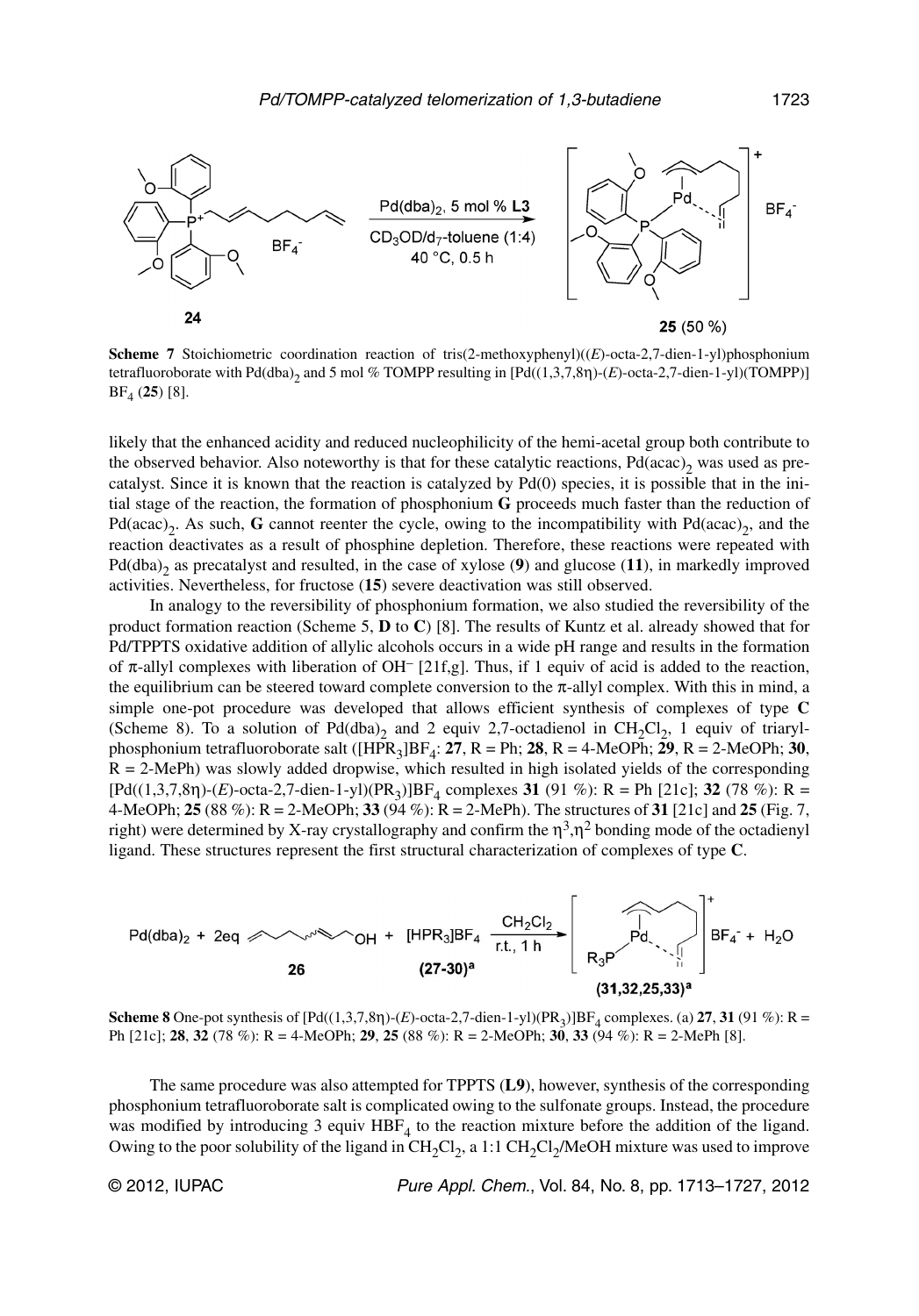solubility (Scheme 9). The reaction was performed and after work-up by precipitation from MeOH/acetone, 85 % of Na<sub>2</sub>[Pd((1,3,7,8η)-(*E*)-octa-2,7-dien-1-yl)(TPPTS)] (34) was obtained. These results show that this reaction is generally applicable to a wide range of phosphines and demonstrates that the product formation reaction (Scheme 5, **D** to **C**) can be reversed under the influence of stoichiometric amounts of acid.



**Scheme 9** One-pot synthesis of Na<sub>2</sub>[Pd((1,3,7,8η)-(*E*)-octa-2,7-dien-1-yl)(TPPTS)] (34) [8].

To study the influence of the ligand backbone on the reactivity of complexes **C**, we have performed stoichiometric nucleophilic addition reactions of sodium methoxide on complexes **25**, **31**, **32**, **33**, and **34**. Reactions were performed in methanol at room temperature and the progress of the reaction was monitored using UV–vis. In all cases, the spectra showed that a band at 310–316 nm decreased in intensity upon addition of sodium methoxide. From this data initial rates were extrapolated and reported relative to the reaction rate of  $PPh<sub>3</sub>$  complex 31 (Scheme 10). The rates were compared to parameters such as the Tolman cone angle  $(\hat{\theta}^{(0)})$  and the carbonyl stretch  $(v_{CO}^{(-1)})$  of the corresponding  $Ni(CO)_{3}(PR_{3})$  complexes, however, no clear correlation could be discovered. Rather, the empirical reactivity trend could be rationalized from a combination of steric, electronic, and electrostatic considerations.



**Scheme 10** Reactivity trend and relative rates observed for complexes **25**, **31**, **32**, **33**, and **34** in the stoichiometric nucleophilic addition reaction with NaOMe [8].

Variable-temperature NMR revealed that complex **33** is in dynamic exchange between various structural isomers owing to the rather large cone angle (194º) of **L6**. Based on this, it was concluded that the increased rate of **33** can be attributed to a destabilization of the complex caused by steric interactions between the ligand and the metal fragment. Complex **32** displayed an approximately equal rate as **31** and shows that increased electron donation of **L8** only has a small effect on the reactivity of the complex. Surprisingly, the rate of complex **25** is considerably slower than that of **31**. Although **L3** possesses a rather large cone angle (176º), variable-temperature NMR showed that the steric interaction of the ligand with the metal fragment is much less than in case of **33**. The decreased reactivity of **25** was attributed to a combination of strong electron donation and electrostatic or hemi-labile interaction of the *ortho*-methoxy substitutents. Both properties result in a good distribution of the cationic charge over the ligand and as such reduces the reactivity of complex. This is particularly the case for TPPTS complex **34**, where the trianionic ligand compensates the cationic charge of the metal fragment. As a result, the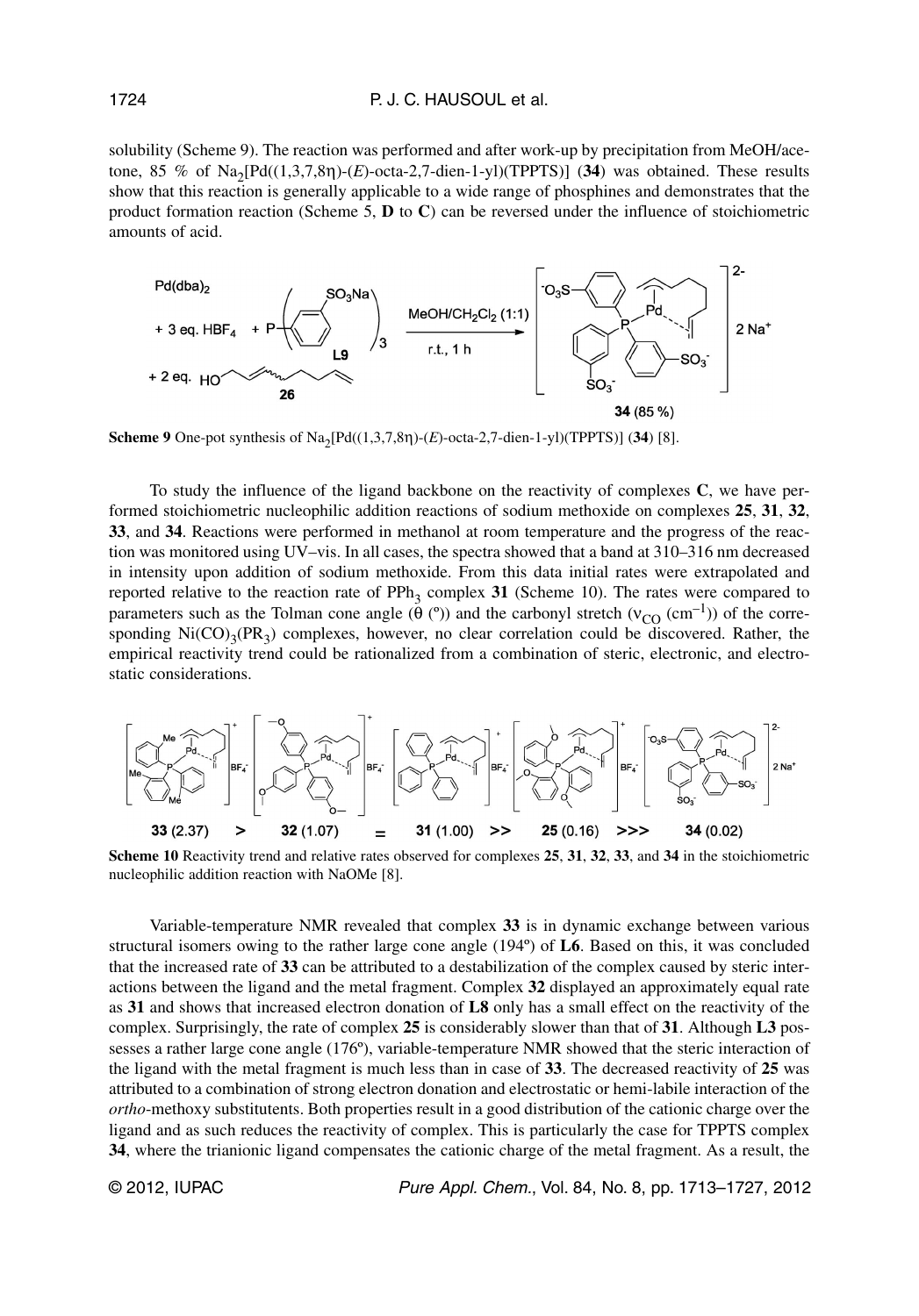approach of the methoxide anion is unfavorable and a severely decreased rate is observed. This is well in line with the fact that Pd/TPPTS-catalyzed reactions generally require the addition of a base to enhance the catalytic performance. In relation to catalytic results, it appears that decreased reactivity and hence increased stability of complex **C** is more favorable as the highest turnover numbers (TONs) are typically observed for ligands such as PPh<sub>3</sub>, L3, and L9.

Based on these studies, we proposed an extension to the generally accepted telomerization mechanism which accounts for the in situ formation of phosphonium **G** and the reversibility of reaction pathways (Scheme 11). As shown, the reaction of  $PR<sub>3</sub>$  with complex **C** can result either in the formation of **E**, or (via complex  $D(P^+)$ ) in phosphonium **G**. Following this reasoning, the counterion of **G** has to be **Nu–**. Thus, the formation of **G** effectively raises the concentration of **Nu–** with respect to **C**. This may explain why, in the case of Pd/TOMPP, catalysis proceeds swiftly without the use of an added base. Stoichiometric coordination reactions confirm that this reaction is fully reversible in the presence of Pd(0) and catalytic amounts of ligand (Schemes 6 and 7). Therefore, in the case of Pd/TOMPP, **G** acts as a ligand reservoir and controls the course of the reaction via reversible formation of complex **C** and increasing the concentration of **Nu–** [21]. The relevance of this route will strongly depend on which catalyst system is employed, and it is expected that particularly phosphines that result in stable complexes **C** (e.g., Pd/TOMPP and Pd/TPPTS) also give rise to **G**. Besides this, the synthesis of complexes **C** from 2,7-octadienol (**26**) also demonstrates that the product formation route (**C** to **D**) is reversible and is mainly influenced by the pH of the reaction mixture (Scheme 11).



**Scheme 11** Extended mechanism for Pd/TOMPP-catalyzed telomerization of 1,3-butadiene with NuH [8].

#### **CONCLUSIONS**

A ligand screening was performed for the Pd-catalyzed telomerization of 1,3-butadiene with glycerol, and the results showed that TOMPP provides the most active catalyst of the investigated series. Optimization of reaction conditions was performed and resulted in a solvent- and base-free protocol that could also be successfully applied to crude glycerol. A set of linear and branched diols was tested under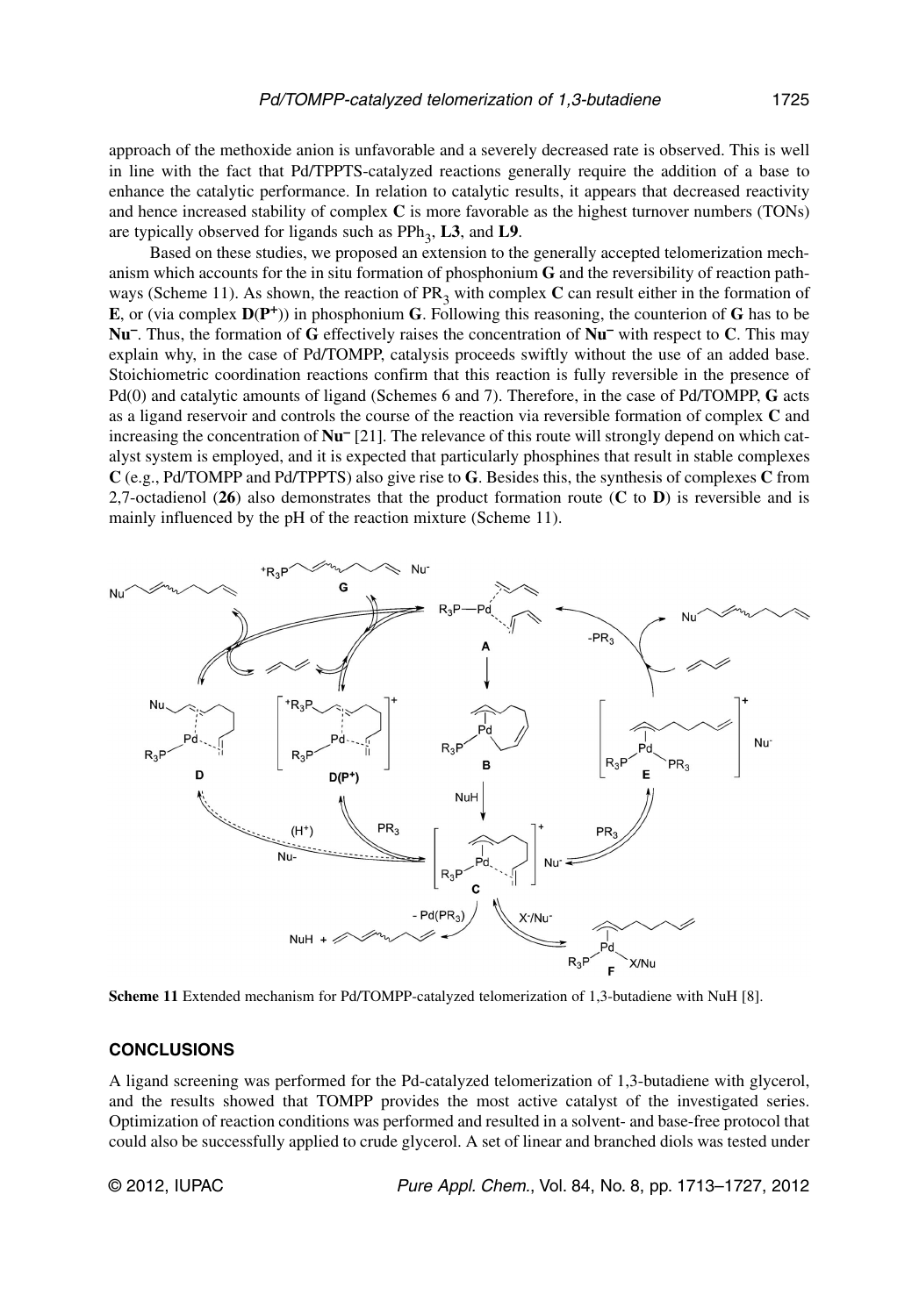the same conditions and high yields, and good selectivities toward the mono-telomer were observed in all cases. It was found that the structure of the diol correlates to the initial TOF of the reaction and TOFs of up to 400 000  $h^{-1}$  were observed. A representative selection of carbohydrates and sugar alcohols were screened, and high conversions and relatively low degrees of substitution were observed for most of the studied substrates. A clear structure–activity relationship was observed, which shows that primary and secondary hydroxyl groups are most reactive. Only in the case of hemi-acetal-bearing sugars, deactivation of the catalyst was observed. These results clearly demonstrate that Pd/TOMPP is a highly active catalyst for the telomerization of 1,3-butadiene with biomass-based polyols. Mechanistic studies were performed and showed that the hemi-acetal-induced catalyst deactivation is related to extensive formation of ligand-derived phosphonium species. Stoichiometric coordination reactions prove the reversibility of reaction pathways and allowed efficient synthesis of catalytic intermediates. The first examples of crystal structures of intermediates **C** and **F** were obtained. Based on these studies, an extended telomerization mechanism is proposed, which accounts for the formation of ligand-derived phosphonium species and the reversibility of reaction pathways. Finally, the presented studies demonstrate that the interplay between catalysis and organometallic synthesis provides useful insights and allows detailed mechanistic studies to be performed.

## **REFERENCES**

- 1. A. Corma, S. Iborra, A. Velty. *Chem. Rev*. **107**, 2411 (2007).
- 2. J. Zakzeski, P. C. A. Bruijnincx, A. L. Jongerius, B. M. Weckhuysen. *Chem. Rev.* **110**, 3552 (2010).
- 3. (a) J. A. Melero, G. Vicente, G. Morales, M. Paniagua, J. M. Moreno, R. Roldán, A. Ezguerro, G. Pérez. *Appl. Catal., A* **346**, 44 (2008); (b) C. Klepáčová, D. Mravec, M. Bajus. *Appl. Catal., A* **294**, 141 (2005); (c) C. Klepáčová, D. Mravec, A. Kaszonyi, M. Bajus. *Appl. Catal., A* **328**, 1 (2007); (d) R. S. Karinen, A. O. I. Krause. *Appl. Catal., A* **306**, 128 (2006); (e) A. Behr, L. Obendorf. *Chem.-Ing.-Tech.* **73**, 1463 (2001); (f) A. Behr, J. Eilting, K. Irawadi, J. Leschinki, F. Lindner. *Green Chem.* **10**, 13 (2008).
- 4. (a) A. Behr, M. Becker, T. Beckmann, L. Johnen, J. Leschinski, S. Reyer. *Angew. Chem., Int. Ed.* **48**, 3598 (2009); (b) S. Bouquillon, J. Muzart, C. Pinel, F. Rataboul. *Top. Curr. Chem.* **295**, 93 (2010).
- 5. (a) A. M. Ruppert, A. N. Parvulescu, M. Arias, P. J. C. Hausoul, P. C. A. Bruijnincx, R. J. M. Klein Gebbink, B. M. Weckhuysen. *J. Catal.* **268**, 251 (2009); (b) A. N. Parvulescu, D. Mores, E. Stavitski, C. M. Teodorescu, P. C. A. Bruijnincx, R. J. M. Klein Gebbink, B. M. Weckhuysen. *J. Am. Chem. Soc.* **132**, 10429 (2010).
- 6. (a) R. Palkovits, I. Nieddu, R. J. M. Klein Gebbink, B. M. Weckhuysen. *ChemSusChem* **1**, 193 (2008); (b) R. Palkovits, I. Nieddu, C. A. Kruithof, R. J. M. Klein Gebbink, B. M. Weckhuysen. *Chem.—Eur. J.* **14**, 8995 (2008); (c) R. Palkovits, A. N. Parvulescu, P. J. C. Hausoul, C. A. Kruithof, R. J. M. Klein Gebbink, B. M. Weckhuysen. *Green Chem.* **11**, 1155 (2009); (d) P. J. C. Hausoul, P. C. A. Bruijnincx, R. J. M. Klein Gebbink, B. M. Weckhuysen. *ChemSusChem* **2**, 855 (2009).
- 7. A. N. Parvulescu, P. J. C. Hausoul, P. C. A. Bruijnincx, R. J. M. Klein Gebbink, B. M. Weckhuysen. *Catal. Today* **158**, 130 (2010).
- 8. (a) P. J. C. Hausoul, A. N. Parvulescu, M. Lutz, A. L. Spek, P. C. A. Bruijnincx, B. M. Weckhuysen, R. J. M. Klein Gebbink. *Angew. Chem., Int. Ed.* **49**, 7972 (2010); (b) P. J. C. Hausoul, A. N. Parvulescu, M. Lutz, A. L. Spek, P. C. A. Bruijnincx, R. J. M. Klein Gebbink, B. M. Weckhuysen. *ChemCatChem* **3**, 845 (2011).
- 9. Y. Tokitoh, T. Higashi, K. Hino, M. Murasawa, N. Yoshimura (Kuraray). U.S. Patent 5118885 (1992).